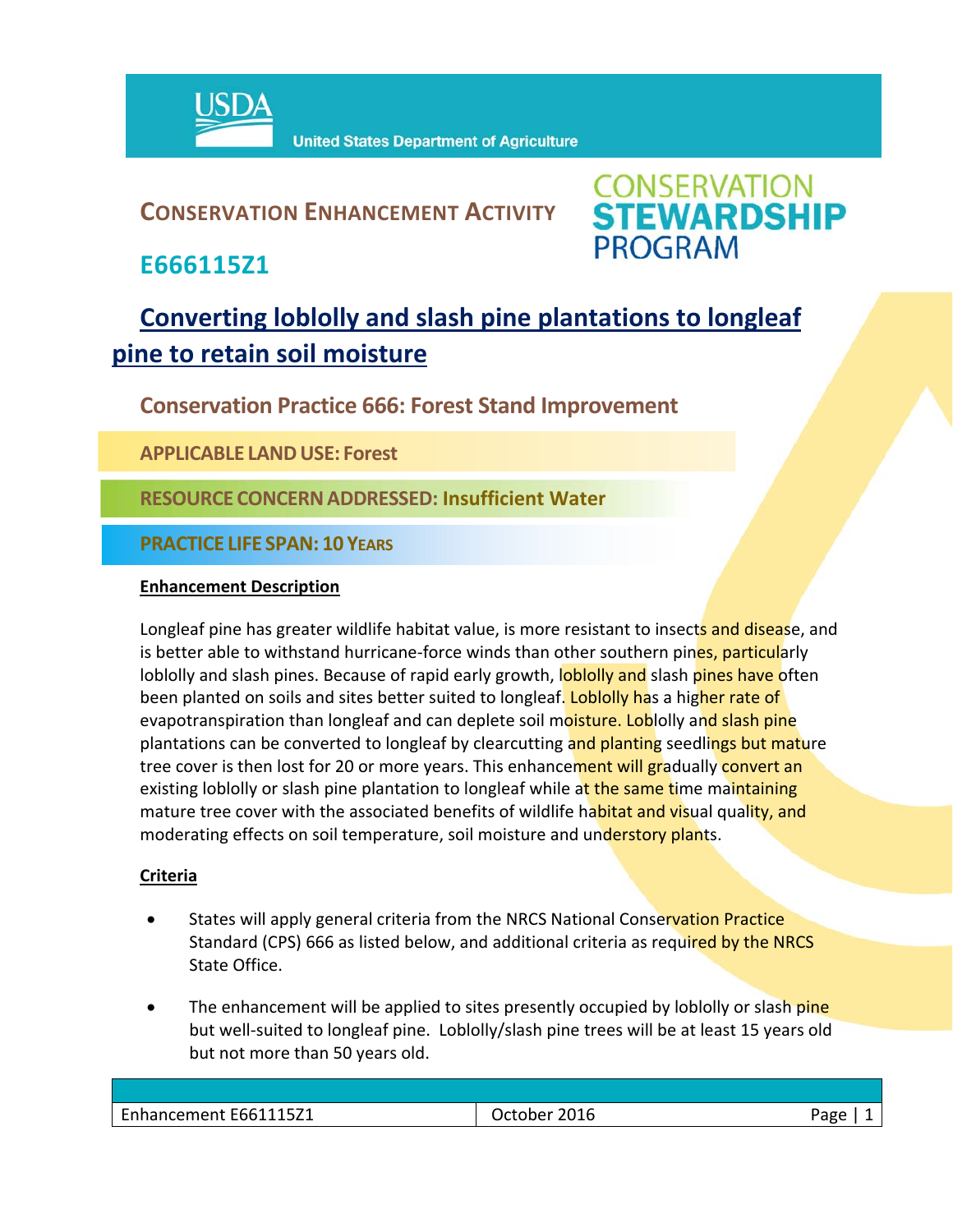

 Locate any existing openings in the loblolly/slash plantation and enlarge them to an average of ½ acre (166 feet in diameter). Create additional ½ acre openings, if needed, until about 20% of the plantation is in ½ acre openings.

# **CONSERVATION<br>STEWARDSHIP PROGRAM**

- Thin the remaining portions of the plantation, removing about 40% of the trees per acre or leaving a residual basal area of 60 sq. ft., whichever results in the greatest residual basal area. Reserve the most vigorous dominant trees with the best crown ratios.
- In the openings, apply appropriate site preparation and plant containerized longleaf pine seedlings as early in the planting season as possible at a rate of approximately 600/acre (6 x 12 or 7 x 10).
- Apply prescribed fire at 2-year intervals to control competing vegetation, especially loblolly/slash pine seedlings.
- Repeat the steps above at 10 year intervals, enlarging existing openings or creating new <sup>1/2</sup> acre openings across another 20% of the plantation and thinning the remaining timber as described above. Plant seedlings and burn as above.
- An uneven-aged longleaf pine stand will be the final result when the last loblolly/slash trees are cut, with a 40-year difference between the youngest and oldest longleaf trees.
- It is assumed that each timber harvest will be commercial, so no financial assistance is offered for the cutting and removal of timber.
- Refer to WIN-PST criteria in NRCS Conservation Practice Standard (CPS) Code 595, Integrated Pest Management, and comply with applicable State and local laws if an herbicide will be used.
- Time tree felling to avoid buildup of insect or disease populations.
- Implement forest stand improvement activities in ways that avoid or minimize soil erosion, compaction, rutting, and damage to remaining vegetation, and that maintain hydrologic conditions.

| Enhancement E661115Z1 | 2016<br>October | Page |
|-----------------------|-----------------|------|